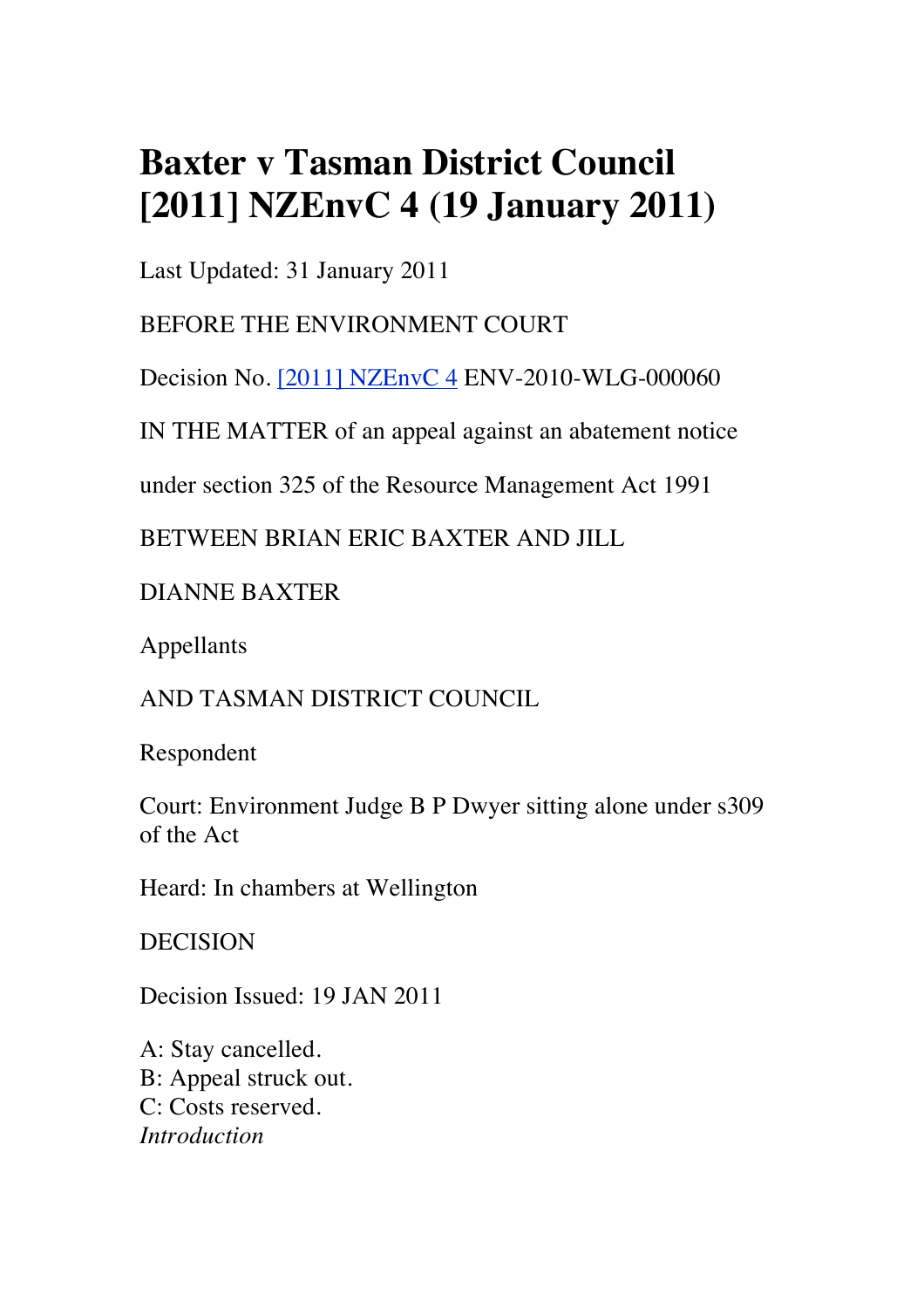[1] On 8 June 2010 Brian Eric Baxter and Jill Dianne Baxter (Mr and Mrs Baxter) filed a notice of appeal against an abatement notice issued by Tasman District Council (the Council) together with an application for stay of the abatement notice. The application for stay was granted by me on 13 July 2010[1], after I had heard from the Council which did not oppose the stay, provided it was granted on a finite basis. [2] The appeal and application for stay both involve compliance with a condition of a resource consent which the Council had granted to Mr and Mrs Baxter on 15 January 2009. The resource consent (RM 080962) authorised the construction of a second dwelling on the Baxters' property at 217 Redwood Valley Road, Redwood Valley (the site).

*Background*

[3] In its decision on RM 080962 the Council stated the following background: *The applicants propose to construct a second dwelling on the subject site, and live in the original dwelling while the new one is being built. They have volunteered a covenant that the second dwelling will not be used as a basis for any future subdivision and that the existing dwelling will be removed from the property when the new dwelling is occupied.* In granting consent to the application the Council imposed the following condition:

*2 A covenant under Section 108 of the Resource Management Act*

*1991 shall be entered into and registered against the certificate of title before building consent is issued for the land on which the new dwelling is to be located. The covenant shall state that:*

*(a) the second dwelling that is the subject of resource consent*

*RM080962 shall not provide a basis for any future*

*subdivision of the title; and*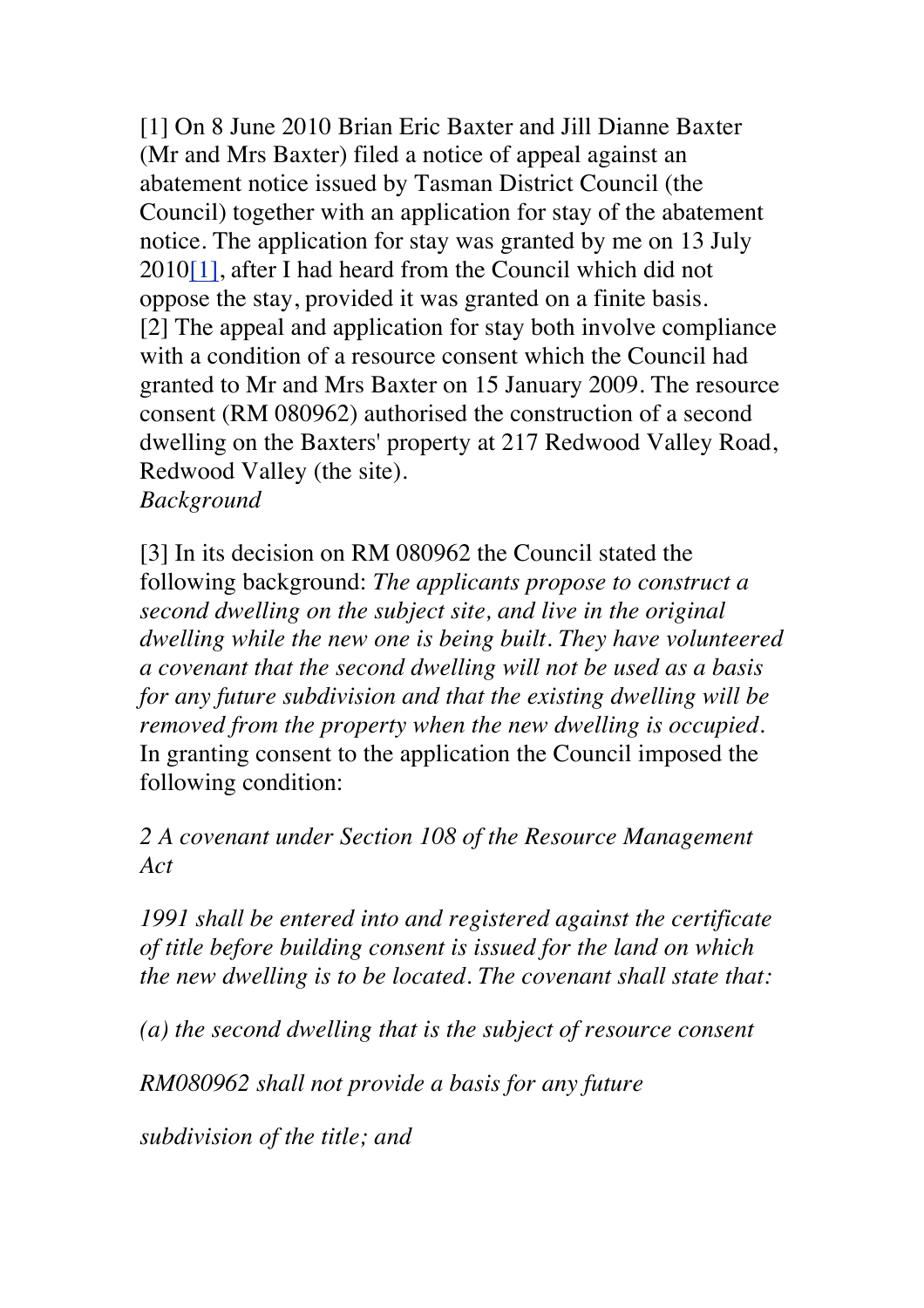*(b) the existing dwelling shall be removed from the properly within three months of the occupation of the new dwelling or the property sold, whichever is the sooner.*

*The covenant shall be entered into pursuant to section 108 of the Act and shall be registered against the title pursuant to section 109 of the Act. All costs incurred in preparing and registering the covenant shall be paid for by the Consent Holder.* (Condition 2)

[5] Condition 2 was not complied with. Baxters moved into the second dwelling on the site in January 2010 so the original dwelling ought to have been removed by the end of April 2010 at the latest. When the Council inspected the site on 14 May 2010 and found the original dwelling *in situ* and occupied by tenants it issued an abatement notice requiring compliance with Condition 2.

[6] Mr and Mrs Baxter acknowledged that they had not complied with Condition 2 within the specified time but in their stay application identified two difficulties in relocating the original dwelling:

- A limited number of sections for sale in the district which do not have covenants preventing relocation of existing dwellings;
- Unavailability of the services of a house removal contractor, and practical difficulties in moving the house off the property over the winter. Mr Baxter provided letters from two house removal firms operating in the district, advising that they were unable to relocate the building until November/December at the earliest.

[7] The Council in its response to the stay application accepted that it might not be currently possible to remove the original dwelling due to wet ground conditions and unavailability of removal contractors and agreed to a stay of the abatement notice until October 2010.

[8] In my decision on the stay application I also recognized the practical difficulty, I made the following comments: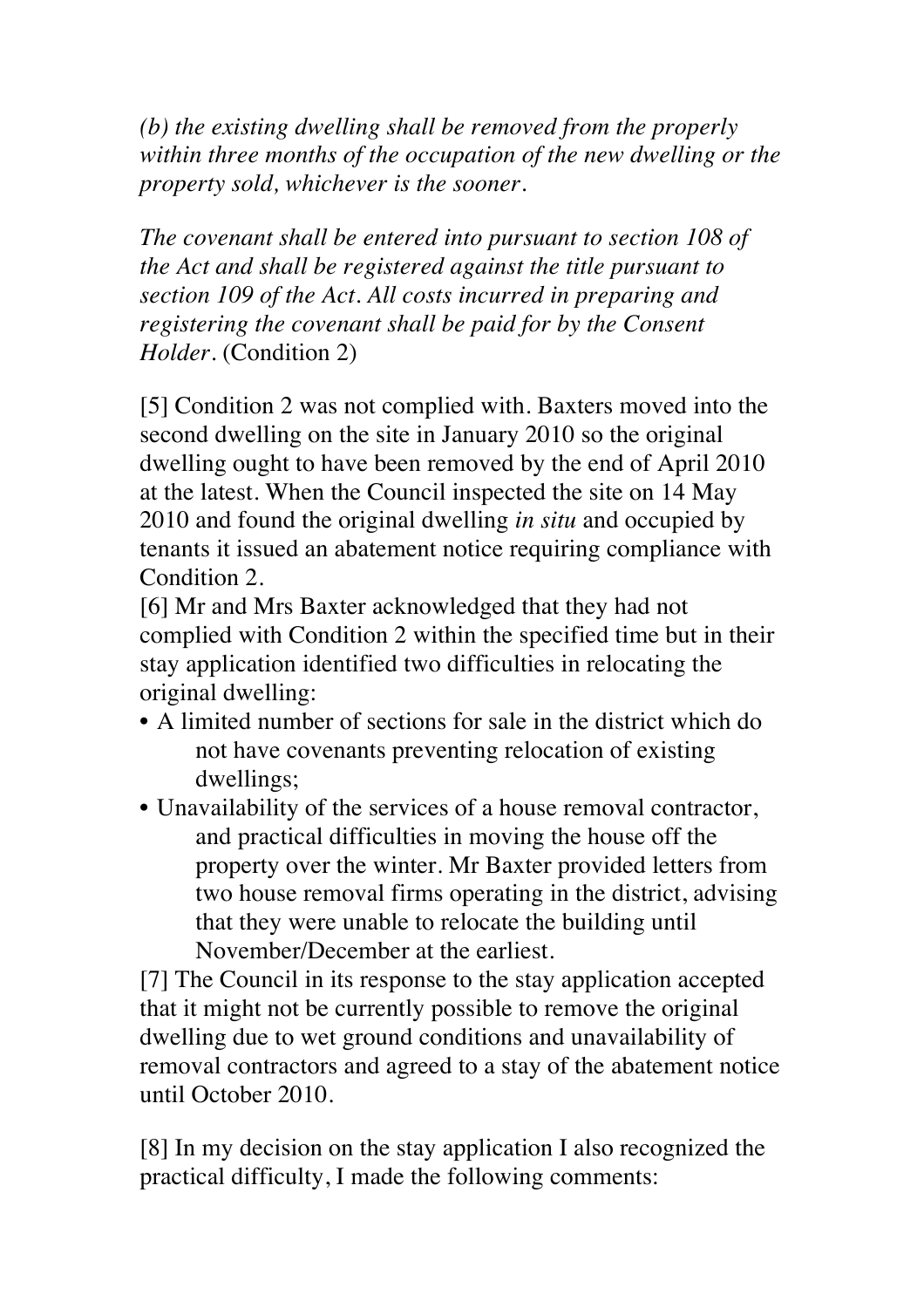*[8]It is reasonable for the Court and the Council to recognise the present practical difficulties in relocating the existing house and to allow an appropriate extension of time for that to happen. Mr and Mrs Baxter must accept, however, that having received the benefit of the resource consent, they must be bound by the corresponding obligations which it imposes. Compliance with the condition cannot be left to drag on indefinitely.*

*[9]Having regard to the above matters, I hereby grant a stay of the abatement notice until 30 October 2010 being the date suggested by the Council. I reserve leave to Mr and Mrs Baxter to seek a further extension of the stay prior to that date, should that be necessary. If such an application was made I would expect it to be accompanied by concrete evidence of definite arrangements being in place for removal of the existing dwelling in the very near future.*

[9] The reservation of leave to seek an extension of the stay was implicitly included to recognise the fact that letters provided to the Court from house movers indicated that it might be November/December before the original dwelling could be removed rather than the October deadline imposed by the Court. Paragraph 9 makes it clear that any application for an extension ought be accompanied by *concrete evidence* of definite arrangements being in place for removal of the building in the very near future. This was intended to provide Mr and Mrs Baxter with some leeway.

[10] On 10 November 2010, the Council's solicitors filed a memorandum updating the situation in relation to the stay of abatement notice. The Council memorandum identified that the original dwelling remained on the site. The memorandum went on to advise that on 8 September 2010 the Council had received an application for resource consent to retain the original dwelling on the site (with cooking facilities removed) and for it to be used in conjunction with a bed and breakfast operation being run from the new dwelling.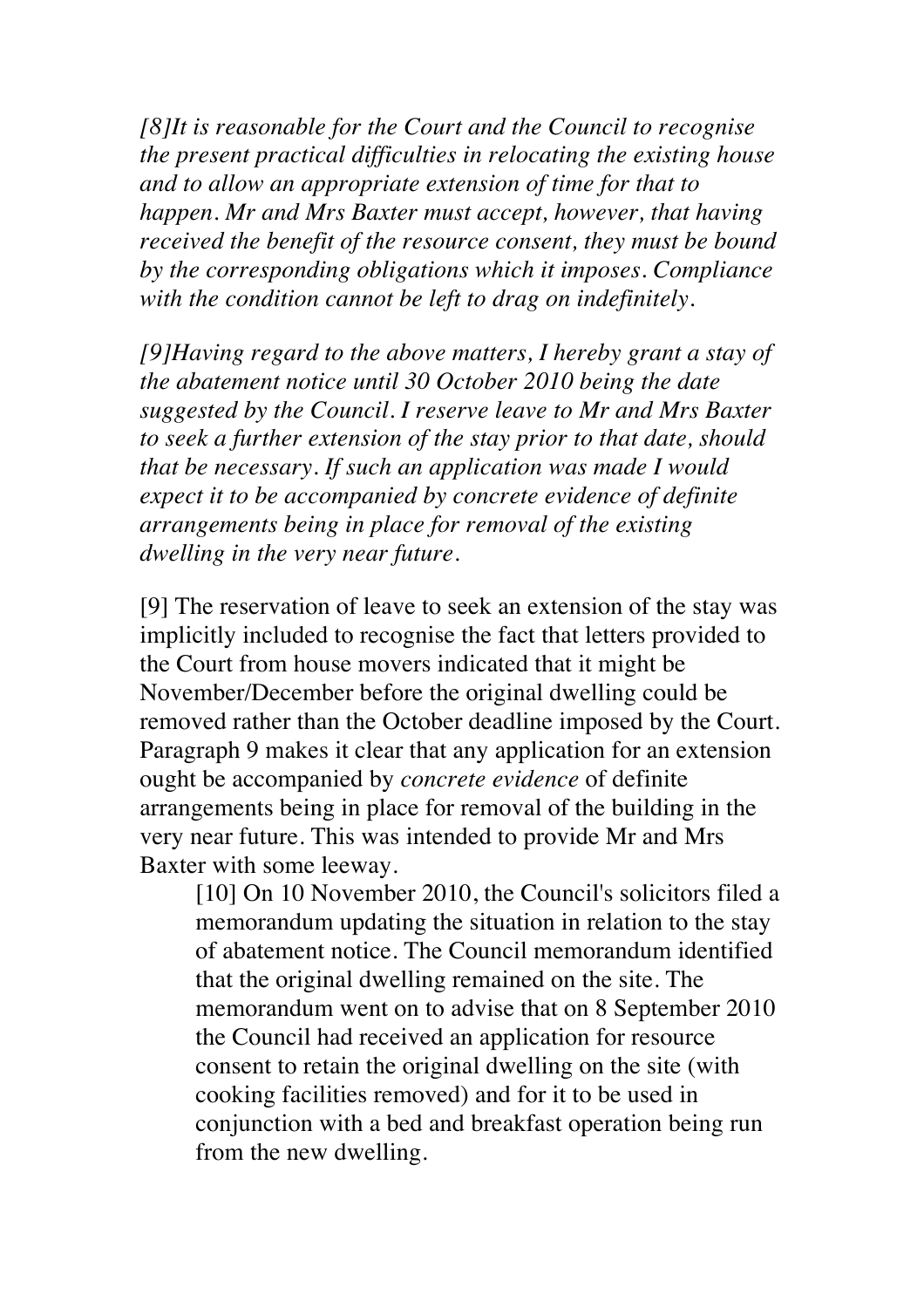[11] The memorandum further advised that as a *pragmatic step*  the Council would consent to the stay being extended to 30 November to enable the Court to determine appropriate process and for the Council to consider its position.

[12] A memorandum from Counsel for Mr and Mrs Baxter was received by the Court on 17 November 2010, confirming the situation described in the Council memorandum and requesting that the stay be continued to allow the application for resource consent to be determined by the Council.

[13] On 18 November 2010, I had the Court confirm that an extension of the stay of abatement notice was granted to 30 November 2010 with a further status report to be filed on that date.

[14] The Council filed a further status report on 30 November 2010. The Council's status report advised (in summary):

- The Baxters' resource consent application to enable the original dwelling to stay was being processed by the limited notification path and the closing date for submissions was 12 January 2011.
- The Council's decision on the application was accordingly some timeaway and there was possibility of an appeal of the Council decision.
- The Council had advised the Applicant that it was willing to agree to a further extension until the Council's decision was made on the basis that the second dwelling remained unoccupied.
- The Council had received advice from Baxters' Counsel that the second dwelling was occupied by tenants and notice under the Residential Tenancies Act 1986 had to be given before the dwelling could be vacated.

[15] Upon receipt of the above document I arranged for these proceedings to be set down for a judicial conference in Nelson on Thursday 2 December. Mr and Mrs Baxter and the Council were represented at that conference.

[16] At the conference the relevant issues for consideration by the Court were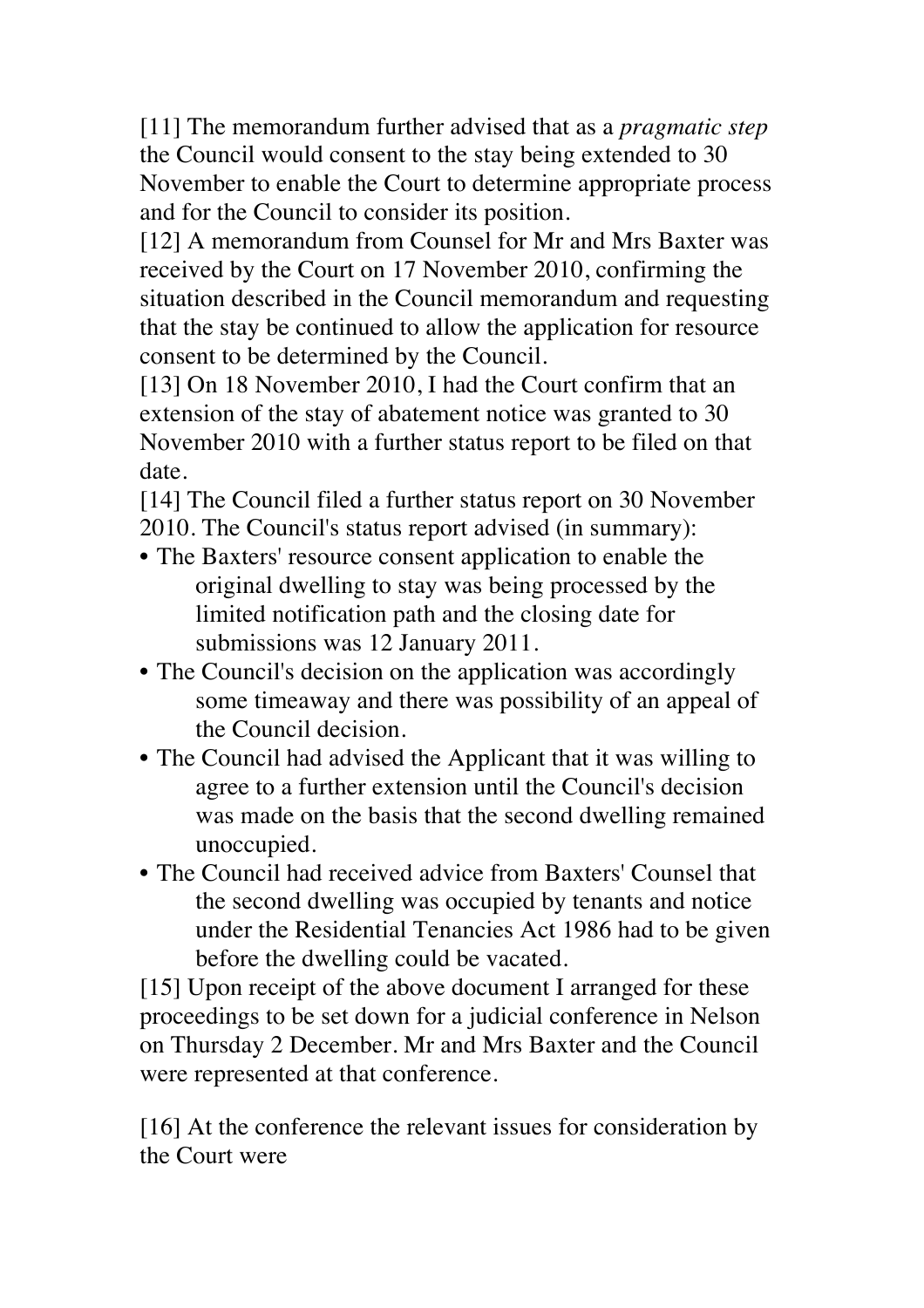canvassed and Mr and Mrs Baxter and the Council were given further time to makewritten submissions with regard to those matters. Those submissions have now been received and considered.

[17] The first issue related to tenancy of the original dwelling. At the time the Council inspected the original dwelling in May 2010 it was occupied. The Council's abatement notice recognised that. The tenants had taken up occupancy on the week commencing 10 April 2010 and were still in occupation as at the date of the pre-hearing conference. One of the tenants swore an affidavit on 7 December 2010 deposing that they were still in occupation as at that date.

[18] Counsel for both Mr and Mrs Baxter and the Council made submissions on the status of the tenancy agreement and the ability to have the tenants vacate the property in light of the provisions of the Illegal Contracts Act 1970. However, that issue has now become academic as Counsel for Mr and Mrs Baxter has subsequently advised that the tenants were to vacate the original dwelling by Monday, 20 December 2010.

[19] The second issue dealt with in Counsels' submissions arose out of propositions which I put to Counsel during the course of the pre-hearing conference as to how the Court might deal with these proceedings. I expressed the view that there were three options. Should the Court:

- Grant the application for an extension of the stay as requested by Mr and Mrs Baxter;
- Refuse the application for an extension of the stay thus requiring immediate removal of the original dwelling from the site (or alternatively leave Mr and Mrs Baxter liable to prosecution for breach of the abatement notice); or
- Strike out the application for stay and the appeal as an abuse of process.

*Sections 325(3D) and (3E) RMA*

[20] The provisions of RMA relevant to my consideration on the stay application are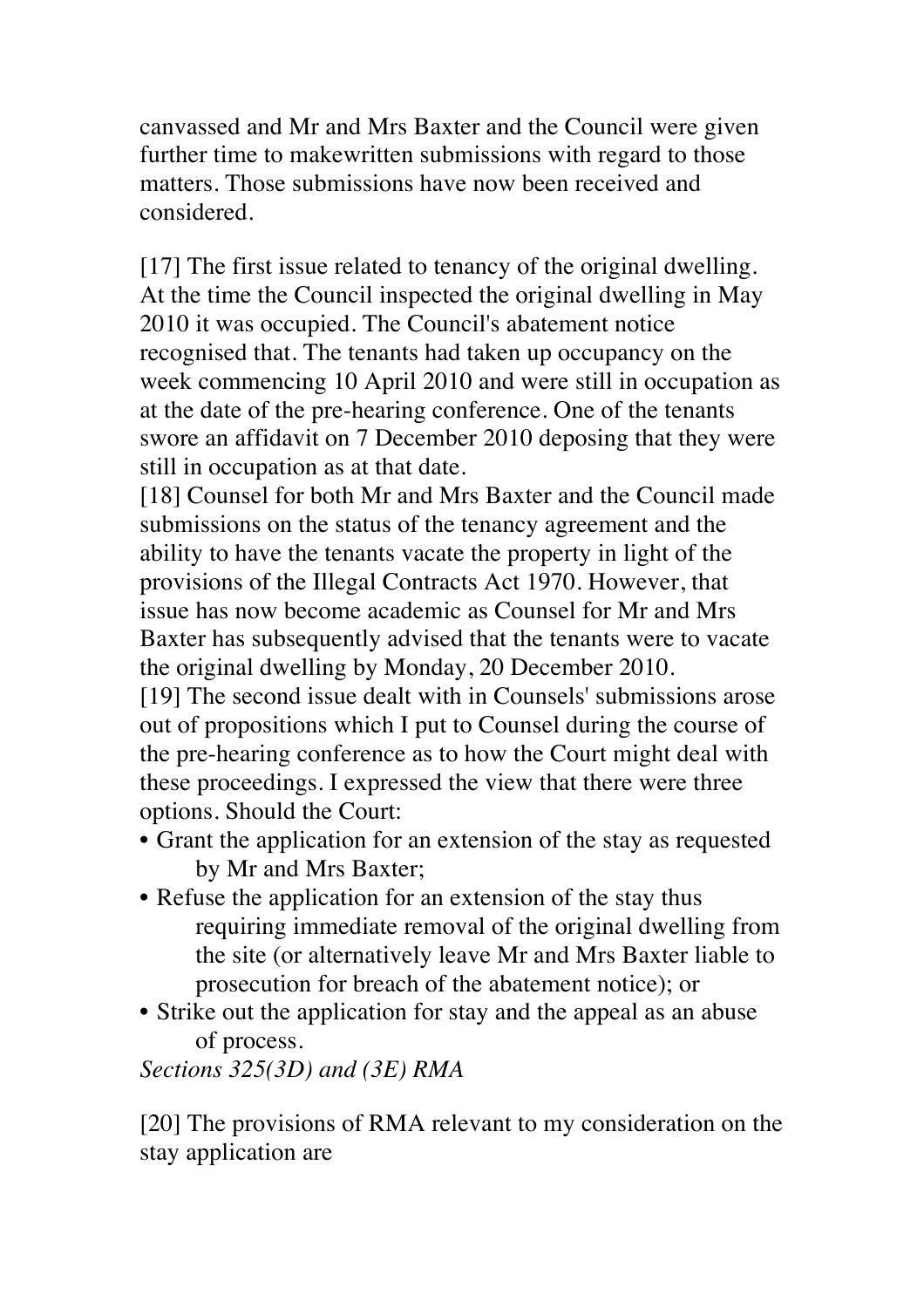ss325(3D) and (3E). These provisions provide as follows:

*(3D) Before granting a slay, an Environment Judge must consider —*

*(a) What the likely effect of granting a stay would be on the environment; and*

*(b) Whether it is unreasonable for the person to comply with the abatement notice pending the decision on the appeal; and*

*(c) Whether to hear —*

*(i) The applicant: (ii) The local authority or consent authority whose abatement notice is appealed against; and (d) Such other matters as the Judge thinks fit.*

*(3E) An Environment Judge may grant or refuse a stay and may impose any terms and conditions the Judge thinks fit.*

[21] Insofar as the matters set out in  $s325(3D)$  (c)(i) and (ii) are concerned, I note

again that I determined to hear the local authority and I have heard submissions from both Mr and Mrs Baxter and the Council on the issue of grant of the stay. I turn now to consider the remaining considerations pursuant to  $s325(3D)(a)$ , (b) and (d).

*What is the likely effect of granting a stay on the environment?*

[22] In my original stay decision I observed as follows: [7] *It would appear that in the short—term there is likely to be no more than minor adverse effect on the environment (in a purely physical sense) of allowing the existing dwelling to stay on the site until it is practicable to have it removed. That comment overlooks (at this stage) the wider implications of allowing ongoing breach of the resource consent condition and breach of the provisions of the District Plan.*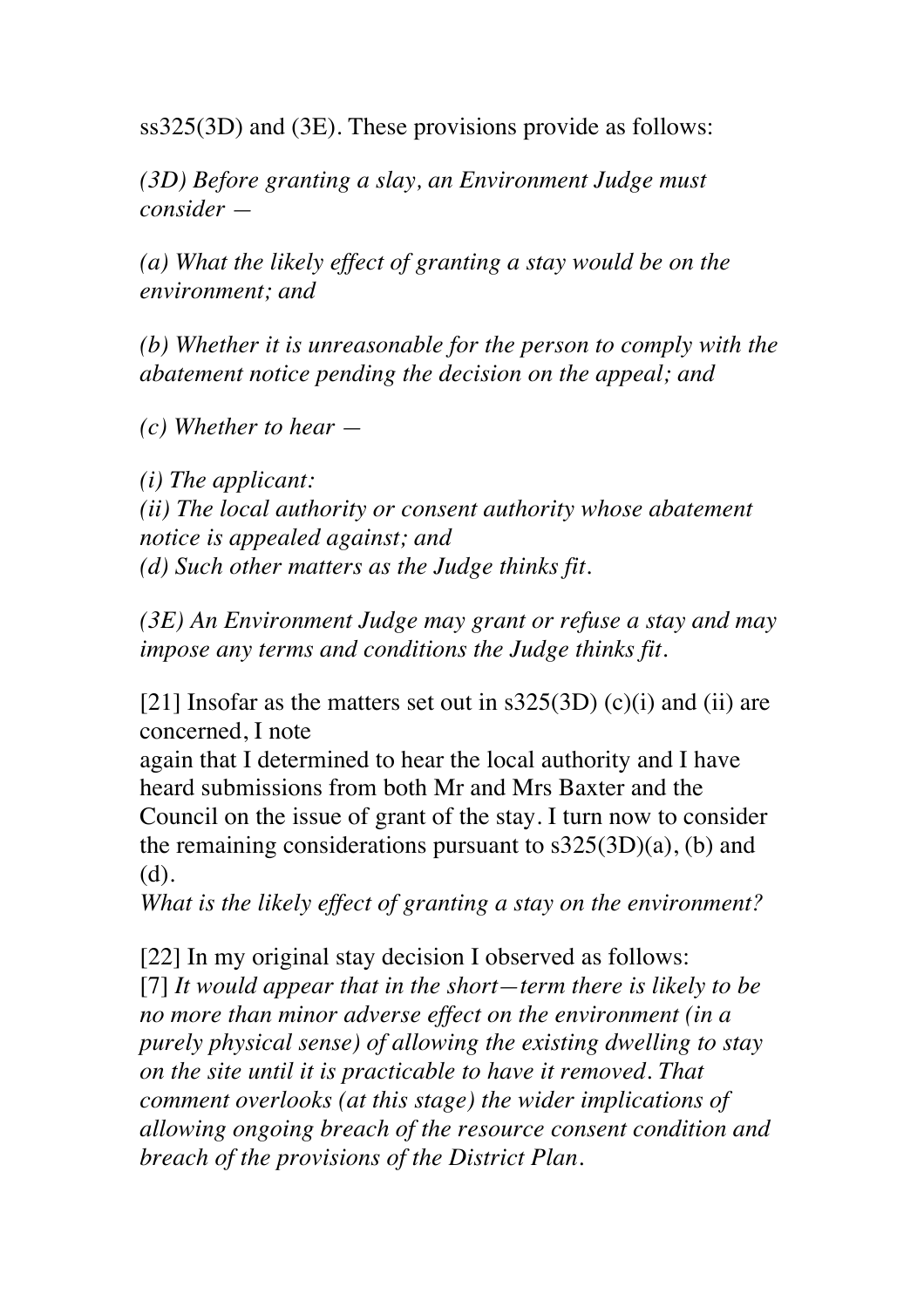[23] In terms of the short-term physical effects on the environment of granting a stay, a similar comment can probably be made as was made in the earlier decision. However, as signalled in that earlier decision that is not the end of considerations. In its decision on RM080962 the Council noted:

*Principal Issues (Actual and Potential Effects on the Environment) The principal issue(s) associated with the proposed activity involve the actual and potential effects on the environment. For this application these were:*

*(a) second dwellings have been a major cause of subdivision proposals that, if granted, can lead to unsustainable land fragmentation of productive rural land.*

[24] Accordingly, although there may not be any immediate physical impact on the environment by allowing the status quo to remain, in the long term there are potential environmental effects which must be taken into account. Arguably, the time to do that is when the Council considers the Baxters' resource consent application.

*Is it unreasonable for the Baxters to comply with the abatement notice pending the decision on their appeal?*

[25] Firstly, it must be acknowledged that it is unlikely that Mr and Mrs Baxter can comply with the abatement notice pending resolution of their appeal. The ongoing presence of the original dwelling on the site breaches the conditions of RM080962 and that situation cannot be remedied overnight whether by removal of the building or by its demolition. Removal cannot be effected until January or February and even the considerably more drastic remedial action of demolishing the building would presumably take some time to accomplish.

[26] However, the test posed in s352(3D)(b) is not whether the Baxters can comply with the abatement notice pending the decision on their appeal but whether it is unreasonable for them to do so. That raises different questions:

• Condition 2 of RM080962 was a condition proposed by the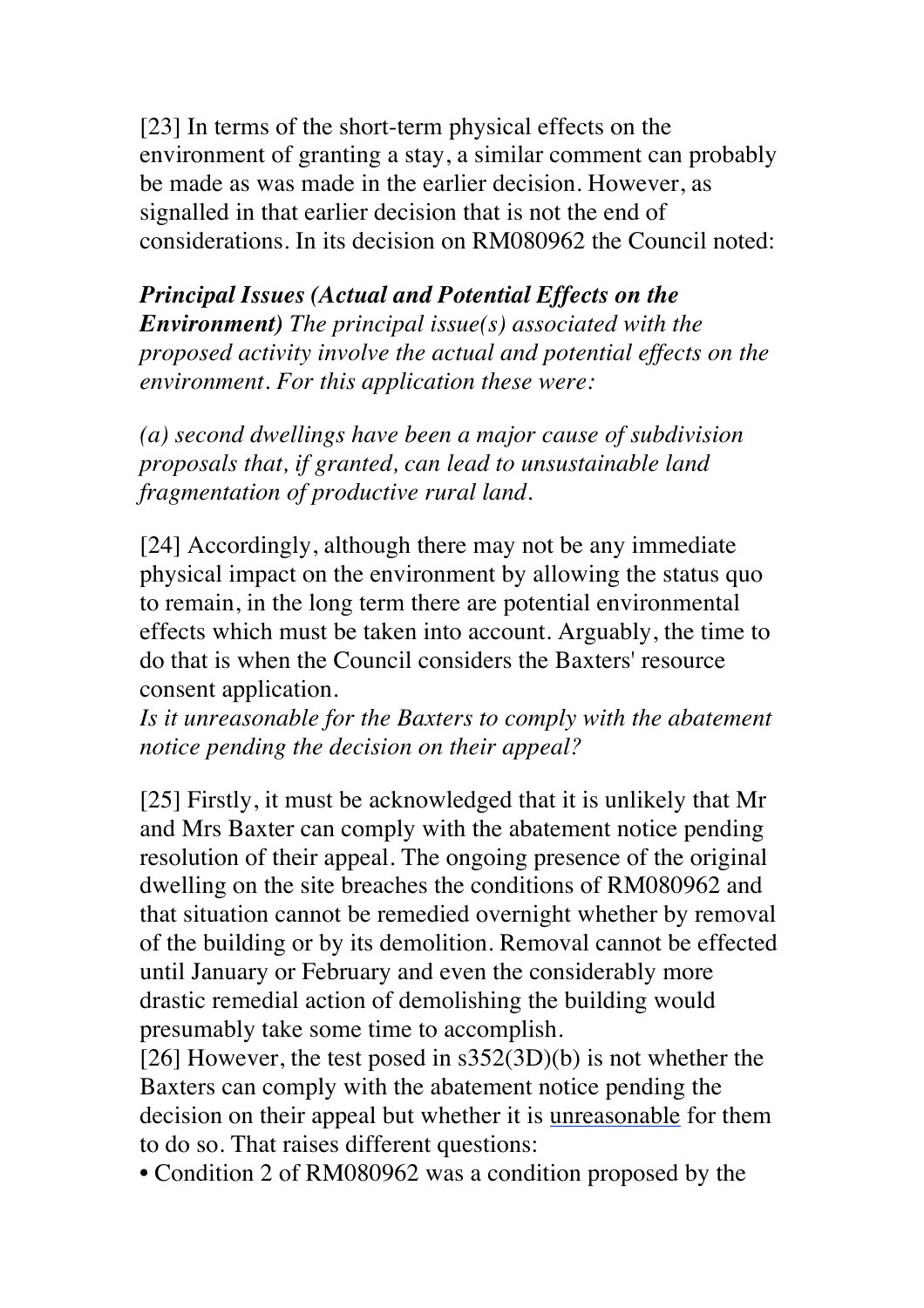Baxters as part of their resource consent application. The requirement that they move the original dwelling was not only known to them, it was one which they tendered as part of their application.

- RM080962 was approved by the Council on the basis that allowing the original dwelling to stay on site, while the new dwelling was being constructed, would enable Mr and Mrs Baxter to live in the original dwelling over the construction period. This enabled the Baxters to avoid the inconvenience and cost of having to find alternative accommodation over that period so was to their considerable advantage. The trade-off for that advantage was the requirement that the original dwelling be removed within three months of the Baxters moving into the new dwelling.
- The Baxters have not given any reason at all why they were unable to comply with Condition 2 within three months of moving into the new dwelling. When the Council visited the site in late April 2010, far from having taken steps to have had the original dwelling removed in accordance with Condition 2, Mr and Mrs Baxter had entered into a tenancy of the original dwelling.
- It would have been feasible for the Baxters to have calculated the likely date of completion of their new dwelling house and to have put arrangements in place for removal of the original dwelling well in advance. As it was they had three months after completion in January 2010 and still failed to do anything. It is significant that the letters from the two removal companies advising that they were unable to remove the house until November/December 2010 are dated 1 June 2010 and 2 June 2010 respectively, after the date of issue of the Council abatement notice.
- Nothing contained in Mr and Mrs Baxter's notice of appeal challenges the validity of the abatement notice or the vires of the condition upon which it is based, in any way. The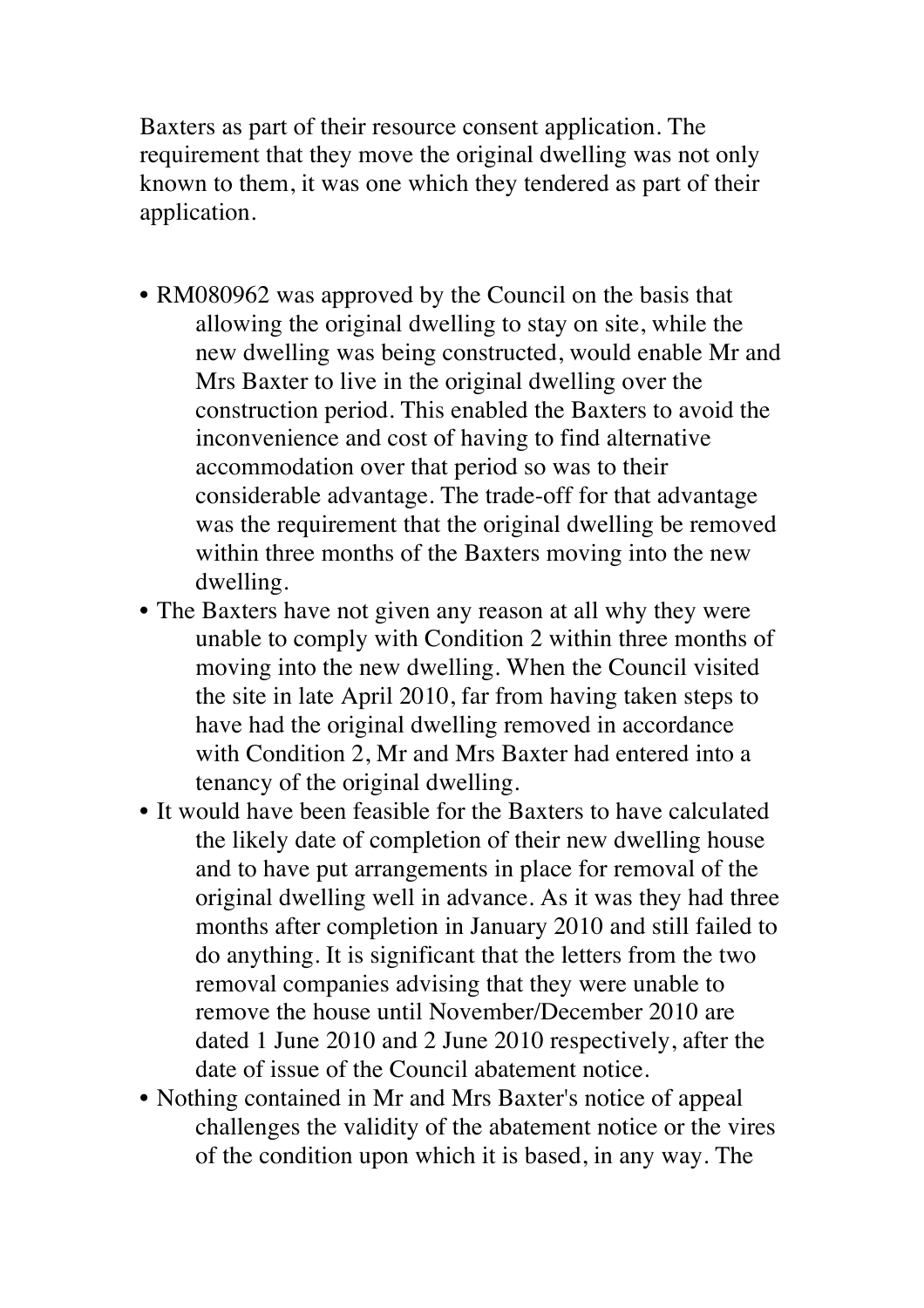appeal simply sought more time to comply, time which the Court granted.

• In summary, the Baxters' current inability to comply with the abatement notice is entirely the result of their own failure to take any steps to comply with the condition as to removal of the original dwelling which they themselves tendered as part of their resource consent application.

[27] Nothing in the information provided to the Court by Mr and Mrs Baxter established that it is unreasonable for them to comply with the condition which they themselves proffered. Any inability to comply on their part is a direct result of their failure to take any steps to do so.

[28] As an aside, I refer only briefly to the suggestion made on behalf of Mr and Mrs Baxter that if the kitchen of the existing dwelling was removed then that building would no longer be a dwelling and condition 2 would not apply. I reject that suggestion. It is clear that condition 2 applies to the building described in application RM080962 as the *original dwelling* or the *existing dwelling* at the time consent was granted. It is that building which must be removed. If the Appellants wished their application to be considered on the basis that they would decommission the kitchen they should have provided so in their application.

*Such Other Matters as the Judge Thinks Fit*

[29] Under this head, I have considered the wider policy implications of granting a further stay to the Baxters in this case. To a certain extent that requires restatement of some of the issues addressed before.

[30] Allowing ongoing non-compliance with the condition of resource consent, which was clearly a significant factor in the grant of approval, challenges the integrity of the resource consent process. Counsel for the Council referred to the following passage from *Sutton v Moule[2]*

*Landowners cannot, having obtained approval to a particular use subject to specified conditions, then seek to erode those conditions by adopting the stratagem of repeating the*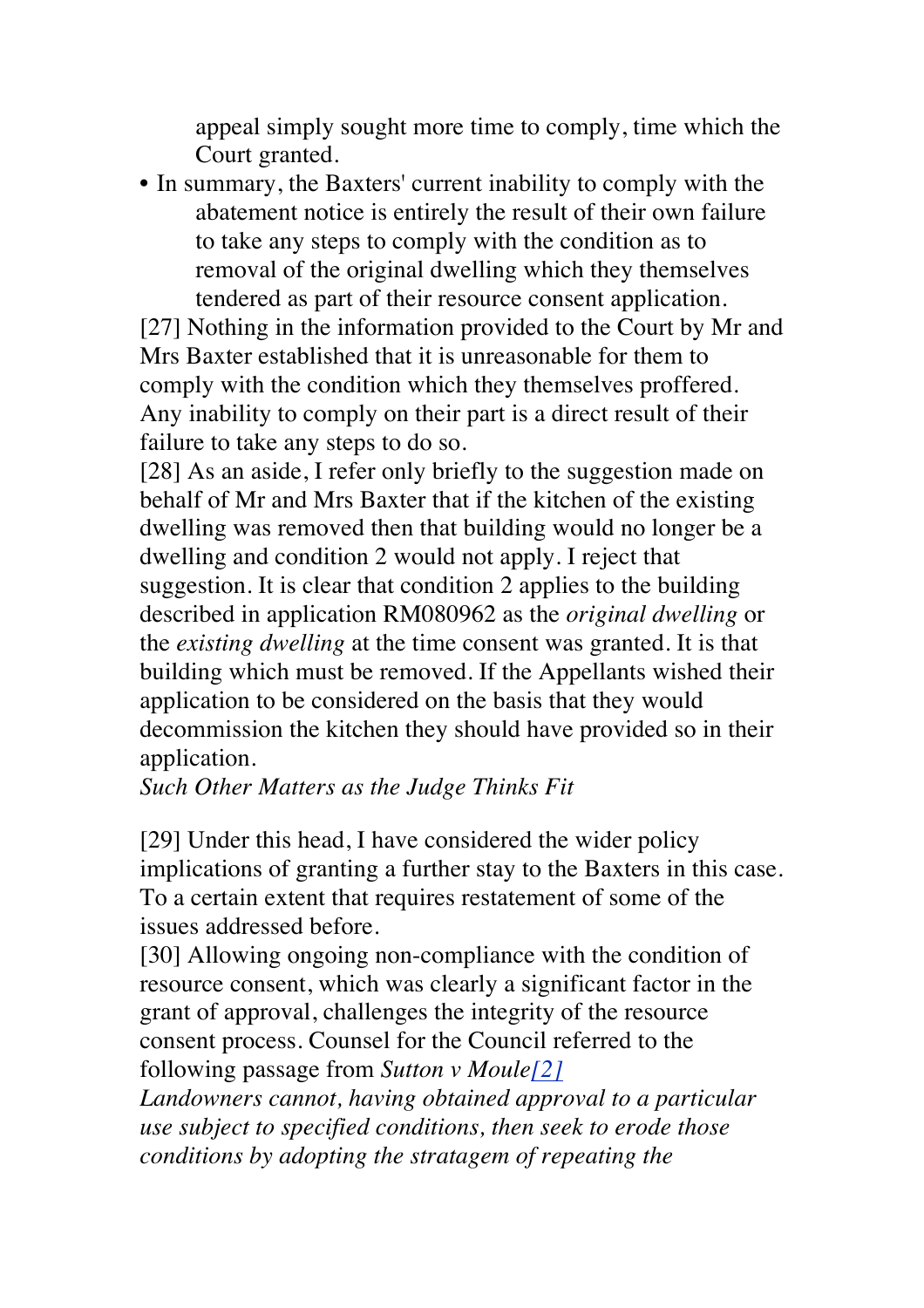*substantive application. This must be particularly so when the conditions were an integral part of the original approval. In such cases it is entirely appropriate that the applicant should be required to demonstrate that there has been a change in circumstances which has caused the conditions to become inappropriate or unnecessary before they are varied or cancelled.*

[31] In this case, having obtained approval to establish a second dwelling on the site, Mr and Mrs Baxter made no serious endeavours to comply with the condition which was integral to the grant of that approval. Indeed, their entering a tenancy arrangement in respect of the original dwelling suggests that they had no intention of complying with the condition. [32] It was only after the Council issued its abatement notice that any serious steps were taken to arrange for removal companies to move the original dwelling from the property. As I have noted, the letters from the removal companies are dated 1 June and 2 June 2010 respectively, some months after the original dwelling was due to have been removed. [33] Similarly, after the grant of stay of abatement notice on 13 July 2010, no apparent steps to arrange removal (of the dwelling or the tenants) were made by Mr and Mrs Baxter until about 15 November 2010, notwithstanding that the original stay of abatement notice was granted only until 30 October 2010. It seems apparent from Mr Baxter's own affidavit that nothing was done to meet the deadline imposed by the Court's stay decision (presumably on the basis that a resource consent had been sought to enable retention of the building) until such time as the Court sought a status report in regard to these proceedings. [34] The imposition of conditions seeking to avoid, remedy or mitigate adverse effects on the environment is a fundamental part of the resource consent process. Resource consents are granted on an assumption that the conditions which form part of them will be complied with. If resource consents may be complied with at the whim of consent holders or simply ignored, the integrity of the resource consent process is called into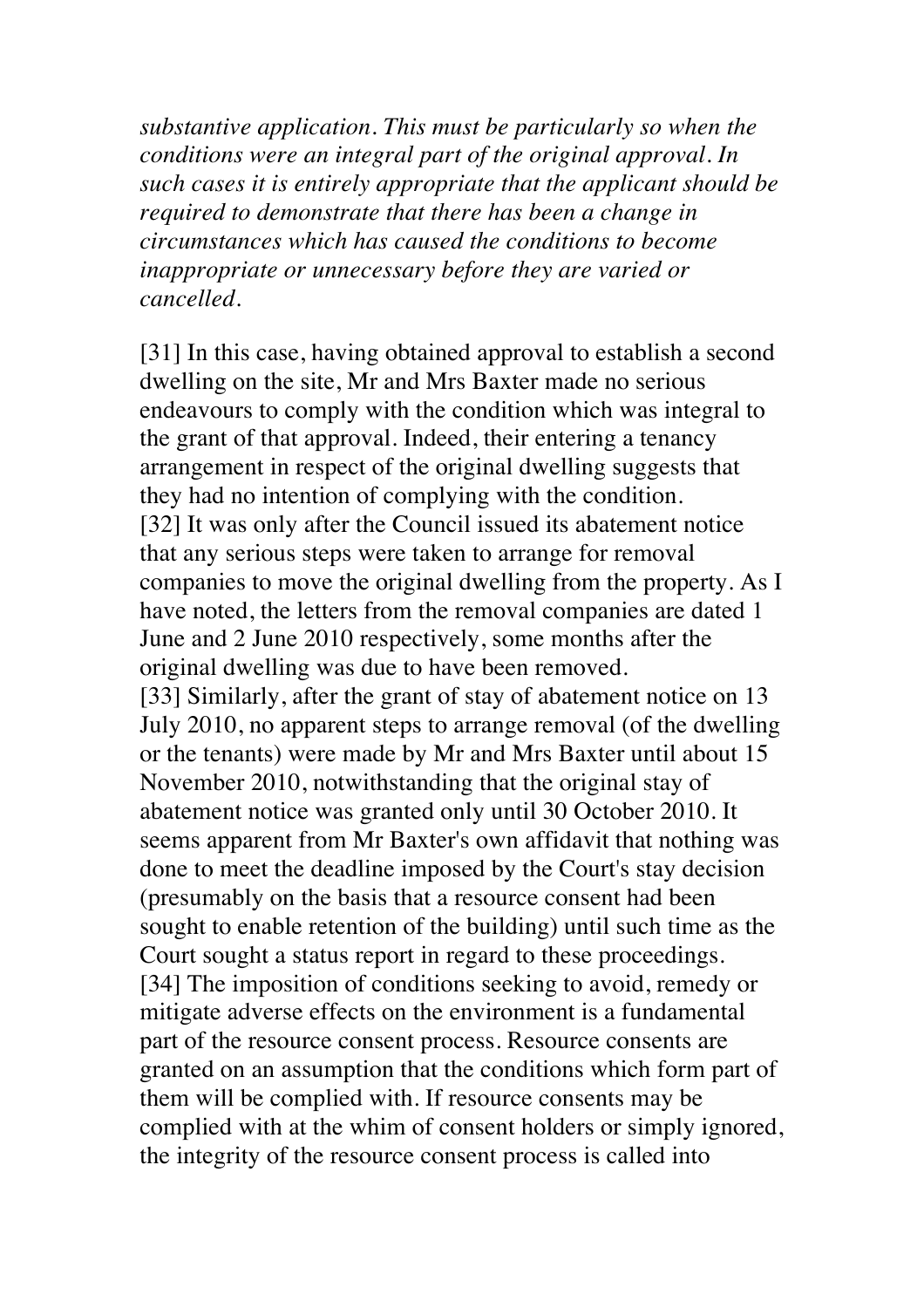question.

[35] It is sometimes the case that situations occur where conditions imposed on resource consents are no longer appropriate. RMA recognises that and enables applications to be made for changes to conditions or alternatively for new resource fits to replace resource consents which are no longer adequate in some way.

[36] In this case the Court is dealing with a resource consent where a condition which was integral to the grant of consent was simply ignored from the outset. There is no suggestion of any change of circumstances, only a change of heart on the part of Mr and Mrs Baxter who sought to evade compliance with the condition which they had proposed as part of their application.

[37] The Council had initially indicated that it would agree to a further stay of the abatement notice until resolution of the Baxters' current resource consent application on the basis that the original dwelling remained unoccupied. In light of Mr and Mrs Baxter's failure to make any real attempt to comply with the condition during the period of the original stay the Council has changed its stance in that regard and now considers that no further stay should be granted.

[38] The Council submits that ... *Where a party is seeking a further indulgence from the Court, that party can expect its actions to be the subject of particular scrutiny. The Court is entitled to expect full disclosure of all relevant circumstances. The Appellants sought a stay on the basis that further time was required to comply with condition 2. They have instead used the time to explore options for undoing the condition that is to be complied with. The Appellants can expect no further indulgence from the Court.* I concur with that statement.

*Outcome of application for further stay*

[39] When all of the above factors are taken into account, I believe that it is inevitable that no further stay be granted. The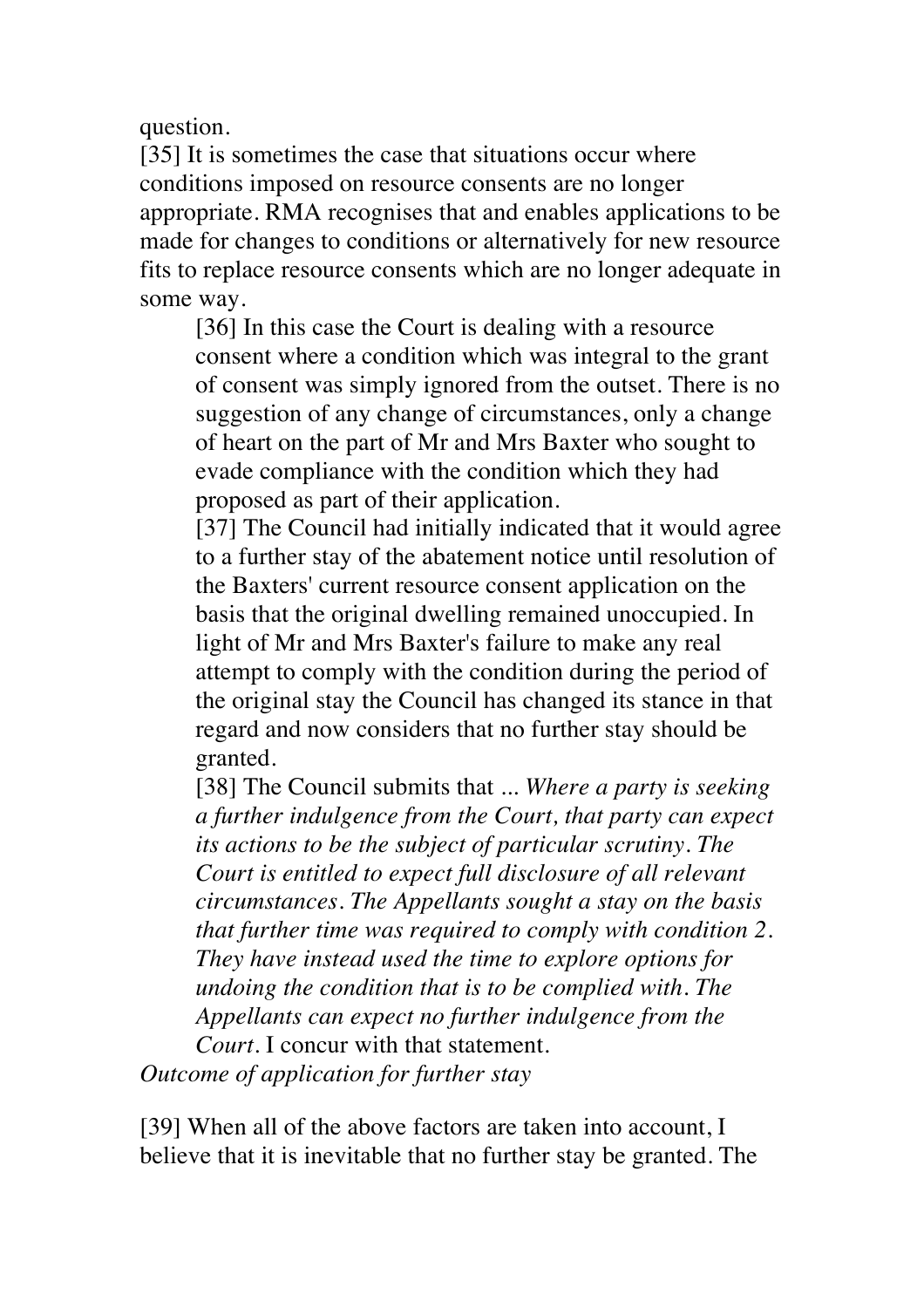application for a further stay is hereby declined accordingly. *The Appeal*

[40] That then brings me to consider the status of the appeal against the abatement notice. As I have noted previously (para [26] supra) the appeal against the abatement notice does not challenge the validity of the abatement notice nor the vires of the condition upon which it is based.

[41] Although the notice of appeal sought cancellation of the abatement notice, it is apparent that when the appeal document is read in its entirety together with Mr Baxter's affidavit in support, that what the Appellants sought pursuant to the appeal was more time to comply with Condition 2. They were granted that time and I have declined to grant them any further extension of time.

[42] Section 279(4) RMA provides that:

*(4) An Environment Judge sitting alone may, at any stage of the proceedings and on such terms as the Judge thinks lit, order that the whole or any part of that person's case be struck out if the Judge considers —*

*(a) Mat it is frivolous or vexatious; or*

*(b) That it discloses no reasonable or relevant case in respect of the proceedings; or*

*(c) That it would otherwise be an abuse of the process of the Environment Court to allow the case to be taken further.* I consider that the matters raised in s279(4)(b) and (c) are both relevant in this case.

[43] Firstly, I consider that the notice of appeal discloses no relevant or reasonable

case. The appeal essentially sought more time for the Baxters to comply with the abatement notice and more time was granted. In the absence of any challenge as to the validity of the abatement notice Of the vires of the condition upon which it is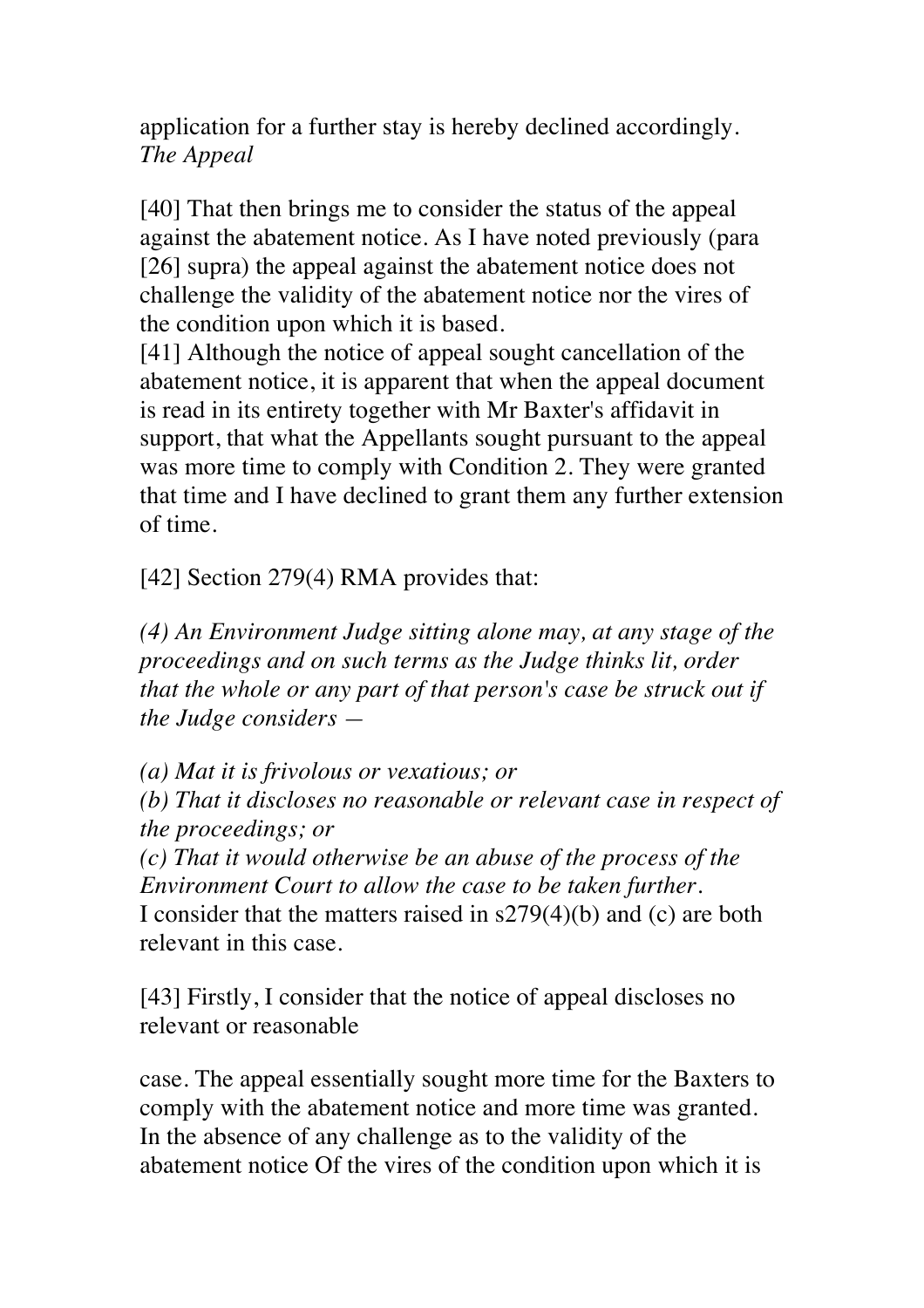founded, I consider that the notice of appeal discloses no reasonable or relevant case.

[44] Abatement notice appeals are not infrequently lodged in situations where appellants have sought resource consent to legitimise activities which are the subject of the abatement notices. In that situation, it is not uncommon for stays to be granted and appeals to remain extant until resolution of any relevant resource consent application. That, however, was not the basis on which this particular abatement notice was appealed and it is only since the grant of the Court's initial stay that the Baxters have sought resource consent to negate Condition 2.

[45] Secondly, there is the matter of abuse of process. The term *abuse of process* is not defined in RMA. It is an expression identifying circumstances in which the Court's process is misused in some way. I consider that the situation where:

- The appeal against abatement notice is being used by Mr and Mrs Baxter as part of a process to undo the condition volunteered by them;
- The condition was integral to the grant of consent;
- The Baxters have taken no reasonable steps to comply with the condition; and
- There has been no change of circumstances which makes the condition inappropriate or otiose;

constitutes an abuse of process.

[46] Having regard to the above matters, I determine that the Baxters' appeal discloses no reasonable or relevant case in respect on the proceedings and that it would otherwise be an abuse of the process of the Environment Court to allow the case to be taken further. Accordingly I strike out the appeal. **Costs** 

[47] Costs are reserved. If the Council wishes to pursue costs it should do so, Mr and Mrs Baxter respond and the Council reply in accordance with para 4.5.6 of the Court's Consolidated